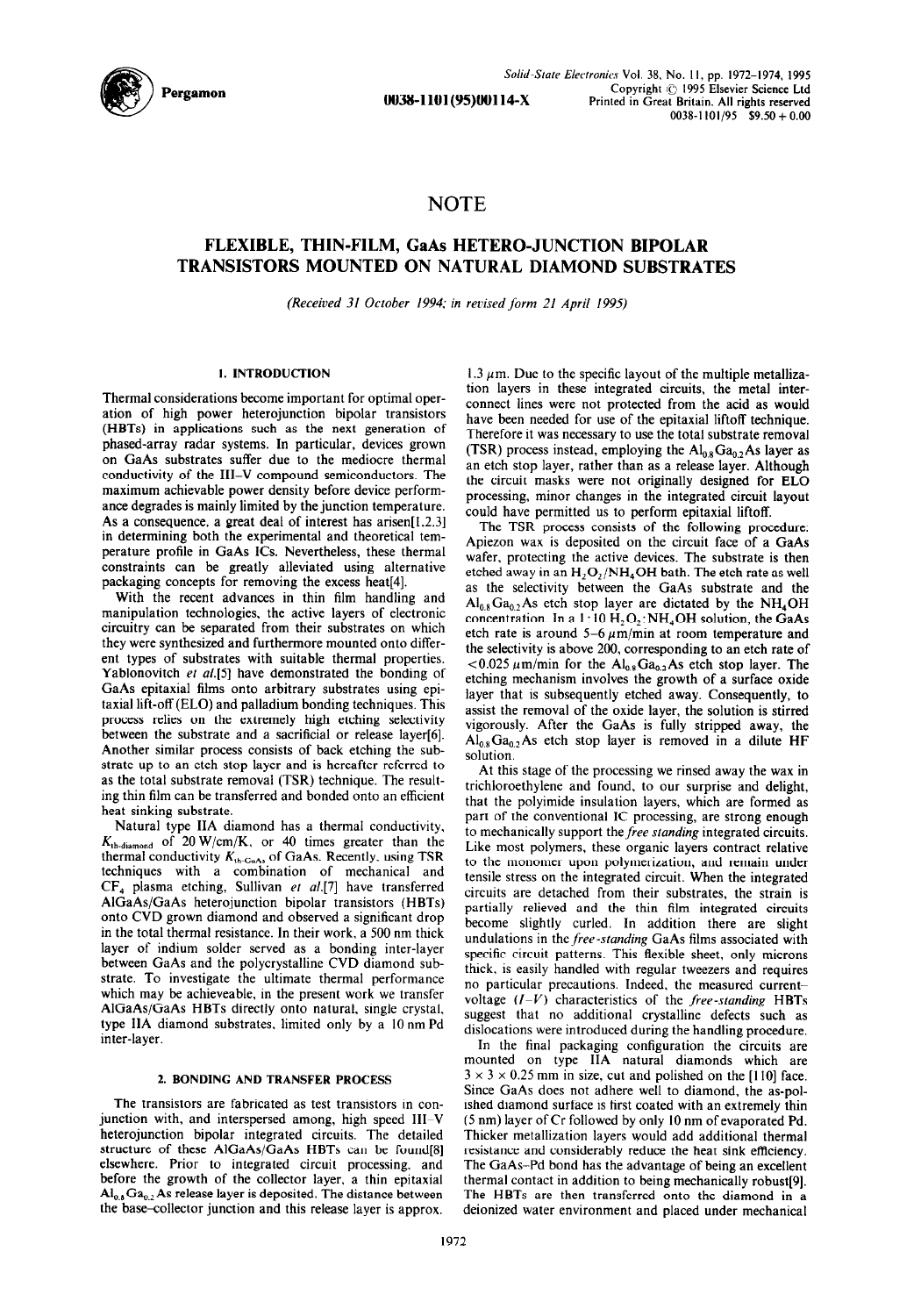pressure for 24 h in order to help squeeze out the excess water [5] and to flatten the non-planar semiconductor film. In order to strengthen the metallurgical bond, the samples are further annealed at 200°C for 30 min in a  $N_2$  ambient. A "Scotch adhesive tape pull test" tears the metallization layers off the integrated circuit, but the semiconductor film remains bonded to the diamond except in the microscopic vicinity of trapped dust particles.

#### 3. RESULTS AND DISCUSSION

Small, medium and large emitter size test transistors were studied, with areas of 4.2  $\mu$ m<sup>2</sup> (1.4 × 3  $\mu$ m), 175.95  $\mu$ m<sup>2</sup> (two rectangles of  $6 \times 23 \mu$ m and  $2.3 \times 16.5 \mu$ m arranged in a Tee configuration), and  $4489 \mu m^2$  (67 × 67  $\mu$ m), respectively. The measured static  $I-V$  characteristics of a large and medium size HBT are shown in Fig. l(a) and (b), respectively. The measurements were performed with the samples resting on a copper block at ambient temperature. The base current was increased in steps of 64  $\mu$ A, from 0 to 256  $\mu$ A. For comparison purposes, the same transistor was measured before and after bonding. The roll-off and negative differential resistance (NDR) in the collector characteristics at high power are known to be associated with the substantial increase in the junction temperature[lO]. This effect is accompanied by a reduction of the d.c. current gain,  $\beta$ , as the collector-emitter voltage,  $V_{CE}$ , increases. For transistors on diamond, solid lines in Fig. 1, the  $I-V$  curves become horizontal and NDR is no longer observed. On the other hand free-standing transistors, the dotted lines in Fig. I, show extremely poor  $I-V$  curves. In the free-standing transistor case, the backside of the HBT rests loosely on a microscope glass slide with very poor thermal conductivity  $(K<sub>th</sub> \approx 0.016 \text{ W/cm/K})$ . The fact that the trend in NDR is reversible, is a convincing proof of the high efficiency of the diamond substrate in cooling the junction temperature. Surprisingly, these changes in *I-V* curves are more pronounced for the large area transistors. Although at first glance the trend looks puzzling, a more detailed analysis explains the experimental results.

The total resistance to the heat flow can be represented as a number of thermal resistances in series corresponding to the GaAs layer, the diamond heat sink and the microscope slide, respectively. It is worth noticing that since the emitter areas are very small compared to the GaAs or/and the diamond substrates, the latter can be regarded as semiinfinite heat-sinks. A simple model analogous to Ohm's Law[11] can help us in evaluating the total thermal resistance of the system. The heat flux density is given by the well-known Fick's law for heat diffusion:

$$
J = \frac{Q}{A} = -K_{\text{th}} \frac{\partial T}{\partial r}, \qquad (1)
$$

where J is the heat flux density, Q the heat flux, *A* the emitter area,  $T$  the temperature, and  $r$  the distance from the heat source or the emitter-base junction in the present case. The thermal resistance is defined as the ratio between the heat flux and the temperature and is expressed by:

$$
R_{\rm th} = \frac{\Delta T}{Q} \,. \tag{2}
$$

For the very small transistors, the semiconductor junction can be regarded as a point source of heat and eqn (I) is readily solved using hemispherical coordinates. For the large transistor, the total resistance can be divided into the sum of a linear, a cylindrical, and a hemispherical resistance. For simplicity, the dependence of the thermal conductivity,  $K_{th}$ , on temperature is neglected. For the large size HBT, the thermal resistance of the device mounted on diamond is calculated to be reduced by a factor of 15 compared to the thermal resistance of the same device on a GaAs substrate. However, the reduction in thermal conductivity for the medium and small emitter size transistors is only by a factor of 6 and 1.5, respectively. These modeling results are in close agreement with the experimental data in Fig. I(b) where the gain compression in the medium size transistor is only moderately affected. A finite difference three dimensional model[l] indicates that most of the temperature drop occurs in the vicinity of the heat source. In other words, the flow of heat encounters most of its resistance in the 1.3  $\mu$ m thick sub-collector GaAs layer for small devices and the diamond heat sink plays only a minor role in the heat dissipation process, thus explaining the slight improvement for small HBTs.

In order to better appreciate thermal effects on the electrical properties of the HBTs it is necessary to evaluate the temperature dependence of  $\beta$ . The current gain,  $\beta$ , of  $n-p-n$  HBTs as primarily limited by emitter injection



Fig. I. Static current-voltage characteristics of the large (a) and the medium (b) emitter size HBTs. The emitter areas are 4489 and 175  $\mu$ m<sup>2</sup>, respectively. Base current is increased in steps of 64  $\mu$ A, from 0 to 256  $\mu$ A. The straight, dashed, and dotted lines correspond to the HBTs on the diamond substrate, on the original GaAs substrate, and the free-standing HBTs, respectively. For the medium size transistor (b), the thermal performance is only slightly improved by the diamond substrate. The high thermal resistance of the  $1.3 \mu$ m GaAs sub-collector accounts for most of the temperature drop.